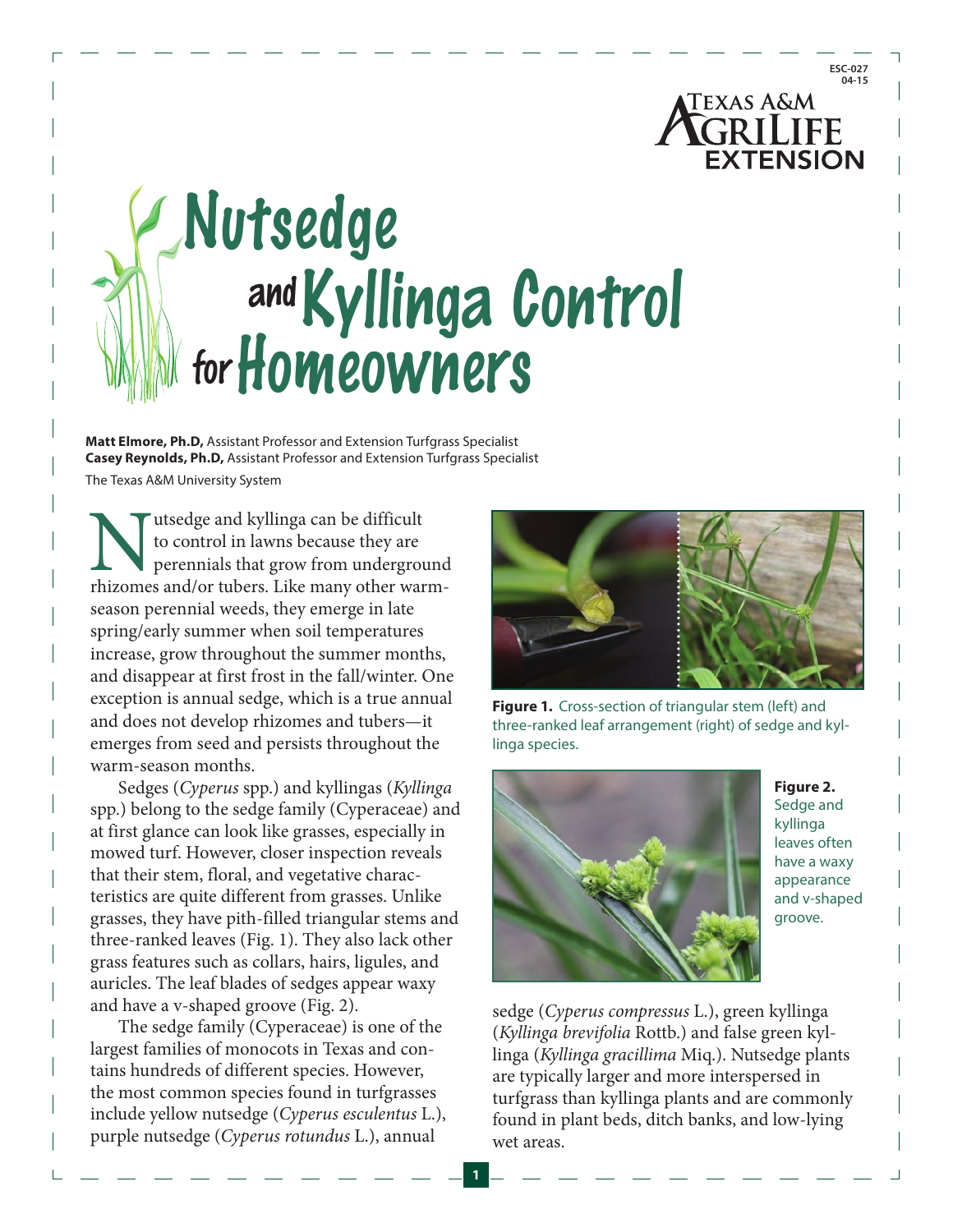

**Figure 3.** Purple (left) and yellow nutsedge (right) are named for the distinct color of their inflorescence.

Yellow and purple nutsedge are perennial sedges whose names reflect the color of their seedhead, or inflorescence. While their seedheads (Fig. 3) rarely appear in frequently mowed turfgrass, you can see them easily in adult plants in unmowed areas such as plant beds or ditch banks. In addition to the seedhead color, yellow and purple nutsedge also have distinctly different leaf tips (Fig. 4) and tubers (Fig. 5). Purple nutsedge leaves have a blunt-shaped tip and dark, charcoal-colored tubers connected by rhizomes. Purple nutsedge is also much more likely to have hairs interspersed over the tuber surface. In contrast, yellow nutsedge has leaves that taper to a tip more gradually and rhizomes that have no hairs and are not connected by chains.

Annual sedge (Fig. 6) has spikelets on the seedheads that are much more flattened than pur-



**Figure 5.** Purple nutsedge tubers (left) often have dense hairs on them and are connected by rhizomes while yellow nutsedge tubers (right) lack hairs (glabrous) and are not connected by chains.

ple or yellow nutsedge. It also grows in bunches, lacks rhizomes, and is more likely to produce a seedhead than yellow or purple nutsedge in turf that is mowed at moderately low heights.

Unlike sedge species, kyllingas (Fig. 7) are typically much smaller and more able to persist in turf mowed to 1 inch or less. It can be a mat-forming perennial that crowds out desirable turf in mowed settings. Kyllingas can also be distinguished from yellow or purple nutsedge by their roundish, congested seedheads.

# **Control**

Sedges often indicate chronically excessive soil moisture, which should always be addressed as part of an overall treatment program. Yellow nutsedge is generally easier to control than purple



**Figure 4.** Yellow nutsedge leaf tips (left) gradually taper to a fine point, while purple nutsedge leaf tips (right) end more abruptly in a blunt tip.



**Figure 6.** Annual sedge can be identified by its flat seedhead and lack of rhizomes or tubers.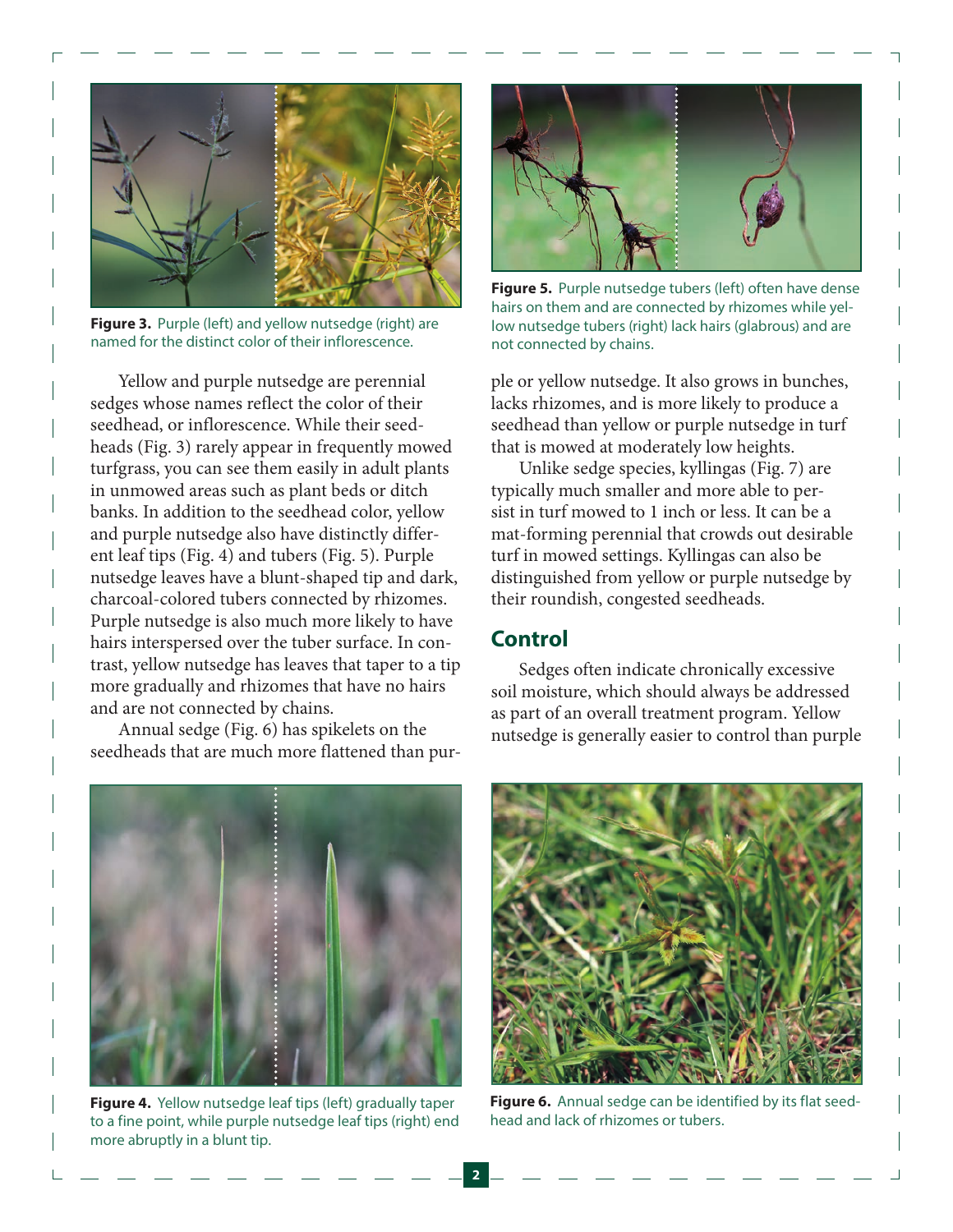

**Figure 7.** Green kyllinga is a perennial weed with a compact, head-like inflorescence, grows from rhizomes, and tolerates low mowing heights.

nutsedge—kyllinga species are generally the most difficult.

Removing sedges by hand is effective if you take care to remove all underground tubers and rhizomes. Adequate soil moisture will make tuber removal easier, especially in heavy clay soils. However, purple nutsedge usually develops a more extensive network of tubers and rhizomes than yellow nutsedge, making them more difficult to remove. Also, pulling mature purple nutsedge rhizomes can stimulate germination of dormant tubers and intensify the problem.

# **Selective herbicide options**

There are several herbicides available that can control nutsedge and kyllinga effectively. For herbicides to control weeds adequately and not injure the desirable turfgrass they must be applied to healthy, actively growing turfgrass at the rate indicated on the label. Always read the product label for application requirements and conditions:

## **Halosulfuron-methyl (Manage, Sedgehammer)**

Manage/Sedgehammer can be safely applied to most cool- and warm-season turfgrass species. You may not see results for up to 2 weeks after application. While this product has systemic properties, multiple applications are often required for long-term control, especially for purple nutsedge and kyllinga

species. Adding a suitable nonionic surfactant will often improve control by allowing water droplets to spread more easily on the leaf surface. In addition, the solvent characteristics of nonionic surfactants can increase the amount of herbicide absorbed by the plant. Certain formulations of Sedgehammer include the appropriate surfactant and are packaged in quantities designed to treat 1,000 square feet. This packaging can be a cost-effective option for small lawns.

#### **Imazaquin (Image)**

Image can be applied to many warm-season turfgrasses including buffalograss, centipedegrass and St. Augustinegrass. Optimal control occurs when it is absorbed through the weed's roots and shoots. You may not see results for up to 2 weeks after application, and adding a nonionic surfactant may improve control by maximizing absorption by the leaves. After 24 hours, the leaves will have absorbed enough of this herbicide and ¼ to ½ inches of irrigation or rainfall 1 to 7 days after application will allow for root absorption.

*Note: Image is also the trade name for a product that contains atrazine and not imazaquin; check the label to ensure you are using the proper product.*

#### **Sulfosulfuron (Certainty)**

You may apply Certainty to most warm-season turfgrasses. It is similar to halosulfuron-methyl in that it has systemic properties. Results may not be visible for up to 2 weeks and, as with other systemic products, Certainty should be applied with a suitable nonionic surfactant to maximize leaf uptake. Multiple applications may be required to control purple nutsedge and kyllingas. Use Certainty with caution to ensure you are applying it at the proper rate on St. Augustine. St. Augustine is more susceptible to this herbicide than others listed. Certainty is not usually found in retail stores, but it is a very effective product and other warm-season grasses are very tolerant.